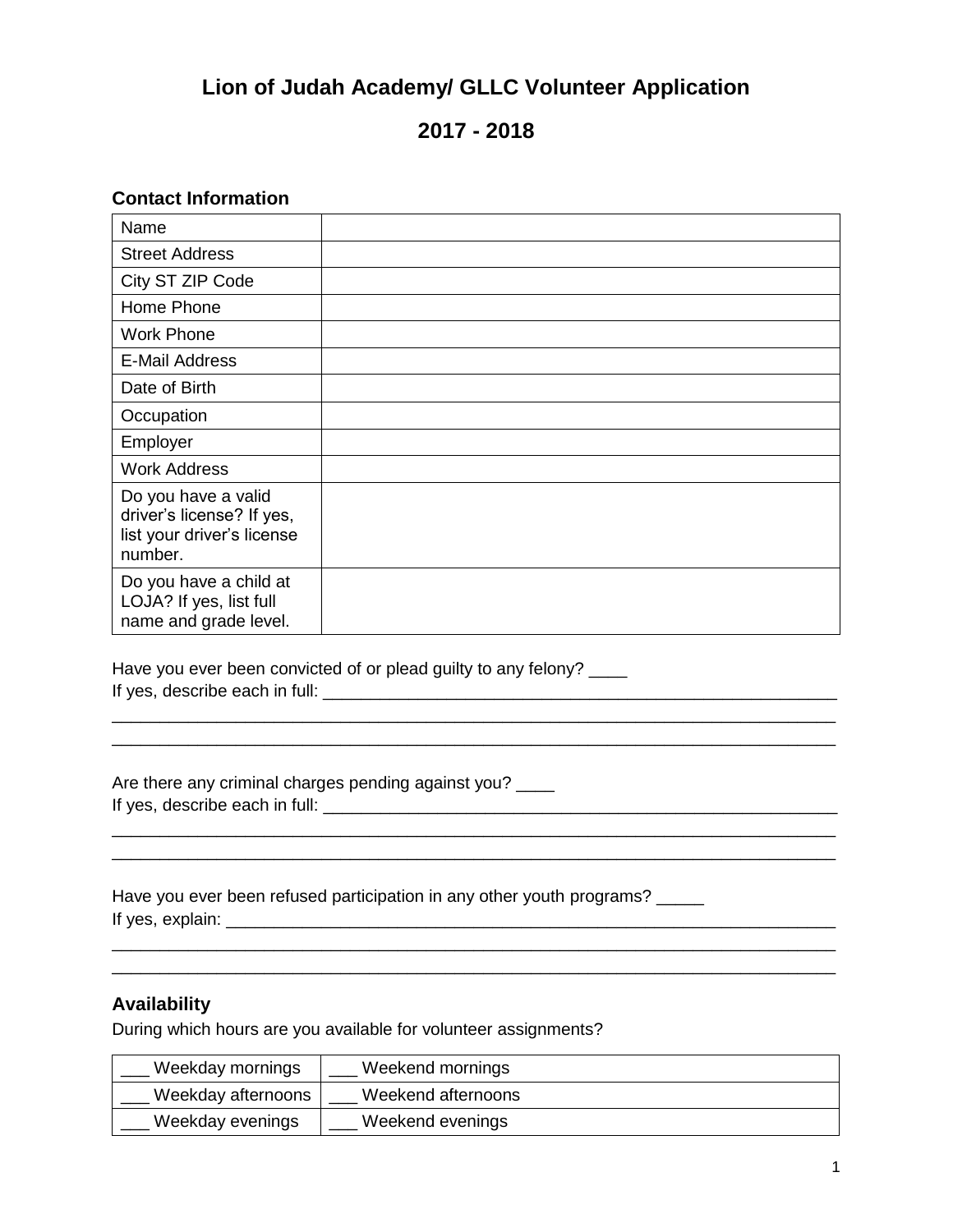# **Lion of Judah Academy/ GLLC Volunteer Application**

# **2017 - 2018**

### **Interests**

Tell us in which areas you are interested in volunteering

| <b>Elementary School</b>     |  |
|------------------------------|--|
| Middle School                |  |
| High School                  |  |
| Fundraising                  |  |
| Volunteer in upcoming events |  |

### **Special Skills or Qualifications**

Summarize special skills and qualifications you have acquired from employment, previous volunteer work, or through other activities, including hobbies or sports. (e.g. CPR)

### **Previous Volunteer Experience**

Summarize your previous volunteer experience.

### **Person to Notify in Case of Emergency**

| Name                  |  |
|-----------------------|--|
| <b>Street Address</b> |  |
| City ST ZIP Code      |  |
| Home Phone            |  |
| <b>Work Phone</b>     |  |
| E-Mail Address        |  |